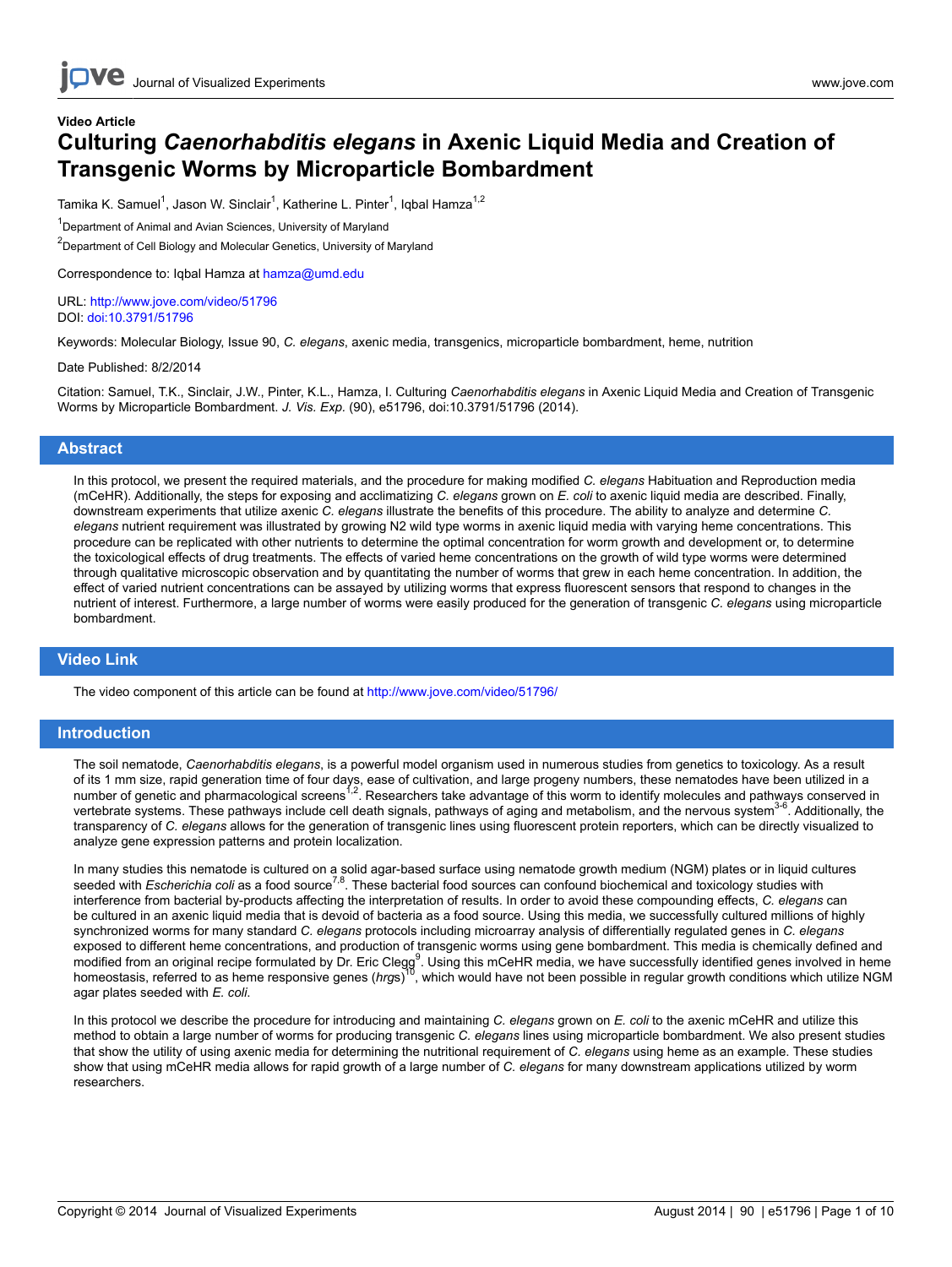## **Protocol**

## **1. Worm Strains**

1. Obtain *C. elegans* wildtype *Bristol* N2 strains from the *Caenorhabditis* Genetics Center (CGC) (http://www.cbs.umn.edu/cgc) and maintain them on NGM plates seeded with *E. coli* strain OP50<sup>7</sup>. Note: Transgenic worm strains IQ6011 (*Phrg-1*::GFP) utilized were generated as previously described<sup>11</sup>. IQ6011 can be requested from the corresponding author.

## **2. Preparation of Modified** *C. elegans* **Habitation and Reproduction Medium (mCeHR)**

Prepare mCeHR liquid media as described below<sup>12</sup>. This axenic liquid media allows the worms to grow without any additional food sources. Carry out all manipulations of axenic liquid media and axenic worms using strictly sterile conditions such as a laminar flow hood.

- 1. Obtain ultra pasteurized fat-free milk from a grocery store. Use the refrigerated product and not the room temperature product. Prior to use in mCeHR medium, streak the milk on Brain Heart Infusion (BHI) agar plates and incubate for 3 days at 30 °C and 37 °C to check for sterility. Transfer the milk to 50 ml sterile tubes and store at -80 °C
- 2. Prepare each of the following components and combine in the order and amounts given to prepare 1 L of mCeHR (**Table 1A**): 10 ml of 2 mM choline diacid citrate, 10 ml of vitamin and growth factor mix (see recipe in **Table 1B**), 10 ml of 2.4 mM *myo*-inositol, 10 ml of 2 mM hemin chloride, 250 ml of deionized water. Apply suction and filter through a 0.22 μm filter unit.
- 3. Add 20 ml of nucleic acid mix (recipe in **Table 1C**), 100 ml of mineral mix (recipe in **Table 1D**), 20 ml of 170 mg/ml lactalbumin hydrolysate, 20 ml of essential amino acids, 10 ml of non-essential amino acids, 20 ml of 450 mM KH<sub>2</sub>PO<sub>4</sub>, 50 ml of 1.45 M D-qlucose, 10 ml of 1 M HEPES, sodium salt, 250 ml deionized water.
- 4. Apply suction to filter sterilize the components. Remove the filter and add 1 ml of 5 mg/ml cholesterol. Ensure that the pH of the media is approximately 6-6.5. Note: This solution can be stored at -80 °C for up to one year.
- 5. Add 20% (v/v) ultra pasteurized organic skim milk to the mCeHR medium before use. Use scrupulously sterile technique (for example in a laminar flow hood) when opening and aliguoting the milk. Store the media at 4 °C.

## **3. Prepare** *C. elegans* **for Culture in Axenic mCeHR Liquid Medium**

- 1. Grow worms on ten 60 mm NGM plates until there are many gravid worms and a minimal amount of OP50 *E. coli* on the plates.
- 2. Remove the worms from each plate by rinsing with 5 ml of M9 buffer (recipe in **Table 1F**), and combine in a 50 ml conical tube.
- 3. Allow the worms to settle by leaving the tube to stand for 5 to 10 min then carefully remove the supernatant containing the *E. coli*.
- 4. Repeat steps 3.2 and 3.3 2x to remove as much of the residual bacteria as possible before continuing the procedure.
- 5. Resuspend the worms in 0.1 N NaCl in a volume that is a multiple of three, for example 1.5 ml, 3 ml or 6 ml in which individual worms can be seen in the tube.
- 6. Bleach the worms by adding 5 N NaOH and 5% sodium hypochlorite (bleach) solution in a 1:2:6 ratio to the worm suspension. For example, 1 ml 5 N NaOH: 2 ml 5% sodium hypochlorite: 6 ml of the worm suspension. Mix the NaOH and bleach before adding to the worm suspension.
- 7. Vortex the solution vigorously until the gravid worms are dissolved and only eggs are visible within the suspension (about 5 to 10 min). Monitor the process using a phase contrast microscope with a 10X objective.
- 8. After the worms have completely dissolved, immediately pellet the eggs at 800 x g for 45 sec at 4 °C. Remove the supernatant and rinse the pellet twice with 10 ml of sterile water by centrifuging the pellet at 800 x g for 45 sec at 4 °C.
- 9. After bleaching, transfer the egg pellet to a 25 cm<sup>2</sup> tissue culture flask containing 10 ml of mCeHR media supplemented with 100 µg/ml tetracycline. Carry out this procedure using sterile techniques. If desired, add additional antibiotics, including 250 μg/ml nalidixic acid, to prevent bacterial growth in the axenic liquid cultures.
- 10. Incubate the liquid cultures at 20 °C on a shaking incubator at approximately 70 rpm.
- 11. Check the worms daily to note the stage of development and the rate of growth.
- Note: Worms will initially grow slowly and require 7 to 10 days to become gravid. However, as the worms acclimatize to the liquid medium the generation time will decrease to approximately 4 days for wildtype (N2) worms.
- 12. After the worms have developed to the gravid stage in liquid media, transfer the worm culture to a conical tube and pellet the worms at 800 x g for 5 min at 4 °C using a swinging bucket rotor.
- 13. Remove the supernatant and gently resuspend the worm pellet in an equal volume of 0.1 M NaCl. For example, use 10 ml of 0.1 M NaCl for worms cultured in 10 ml of mCeHR. Allow the worms to settle for 5 min on ice.
- 14. Carry out the bleaching procedure as described above in steps 3.5-3.8, and allow the worms to grow for a second generation in the axenic liquid media. If necessary, add the antibiotic again to inhibit bacterial growth.
- 15. Again allow the worms to become gravid then pellet and resuspend the worms in 0.1 M NaCl as described in steps 3.12 and 3.13, then bleach again as described in steps 3.5-3.8, to produce a synchronized population. Grow the L1 larval worms in liquid media without antibiotics from now on.

# **4. Synchronizing Worms from Liquid Culture**

- 1. Pellet and resuspend the worms in 0.1 M NaCl as described above in steps 3.12 and 3.13. Bleach as described above in steps 3.5-3.8.
- 2. Resuspend the egg pellet in 10 ml of M9 buffer and allow the larvae to hatch O/N at 20 °C on a rotating platform shaker. Note: The eggs will hatch into L1 larvae, but will not develop further, synchronizing the worms at the L1 stage.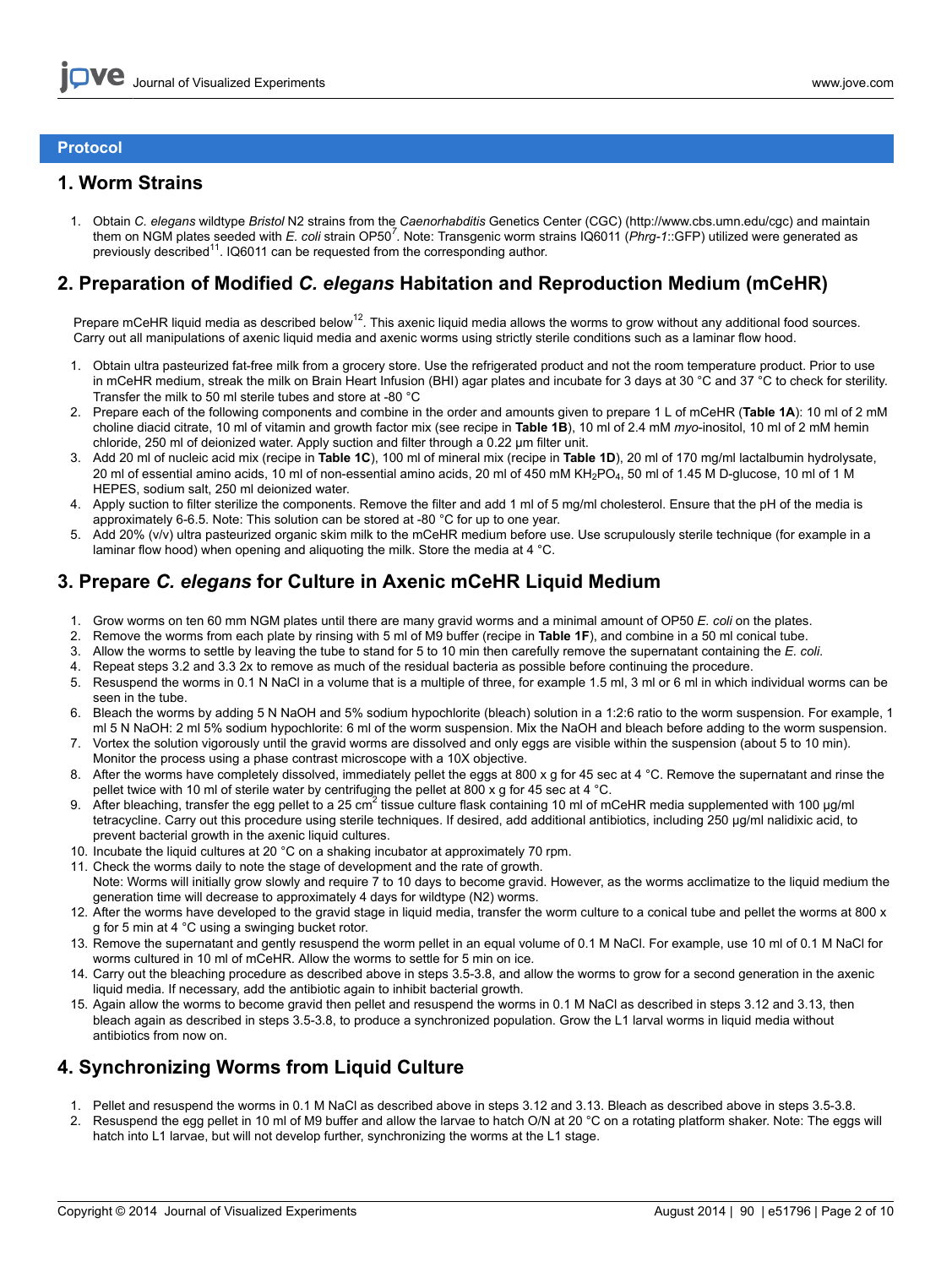3. To maintain and subculture worms, pellet L1 larvae at 800 x g for 5 min, then resuspend the larvae in 10 ml of mCeHR and transfer to a 25 cm<sup>2</sup> flask. Allow the worms to grow at 20 °C on a rotating platform. Maintain a maximum density of 3,000 worms/ml/cm<sup>2</sup> to ensure adequate nutrition for the worms.

Note: At this stage, antibiotics are not required to maintain axenic conditions when the procedures are carried out using sterile techniques in a laminar flow hood. Worms should be checked daily to monitor growth.

## **5. Freezing and Thawing Worms for Axenic Medium Cultures**

- 1. Freeze axenic asynchronous worm cultures or synchronized L1 larvae in liquid nitrogen. Pellet worms at 800 x g for 5 min then resuspend in S buffer (6.45 mM KHPO<sub>4</sub>, 43.55 mM KHPO<sub>4</sub>, 146.25 mM NaCl) using 0.5 ml for each vial. Add an equal volume of S buffer with 30% v/ v glycerol to each vial and transfer the worms to -80 °C before long term storage in liquid N<sub>2</sub>. Freeze approximately 1 x 10<sup>6</sup> worms per ml in each vial.
- 2. Thaw worms by incubating the vials at 37 °C for approximately 2 min until almost all of the ice is melted. In a laminar flow hood, transfer the worms to a sterile flask containing mCeHR and place them at 20 °C.

# **6. Determine the Effect of Hemin Concentration on Growth and Reproduction in mCeHR**

- 1. Use axenic mCeHR media to assay nutrient dependent growth of *C. elegans*. To determine the effect of hemin concentration on worm growth and development, use synchronized axenic N2 worms or other strains of interest. Synchronize L1 larvae as described above in section 4.
- 2. On the following day, pellet and count synchronized L1 larvae and dilute to 1 worm per μl of axenic media. Make 10 mM hemin chloride in 0.3 M NH4OH and adjust to pH 8 using concentrated HCl.
- 3. Add 800 μl of mCeHR media to a 24-well plate. Add 100 worms to each well in 100 μl of media. Add hemin chloride to each well in concentrations ranging from 0 μM, 1.5 μM to 1,000 μM in triplicate. Ensure that all wells contain the same concentration of 0.3 M NH4OH. Gently resuspended the worms before pipetting to ensure that 100 L1 larvae are added to each well.
- 4. Examine the worms daily and note the growth in each concentration in each well. Count the number of worms after 9 days of incubation and plot the number of worms/ml corresponding to each heme concentration (**Figure 1**).

## **7. Effect of Hemin Concentration on Heme Sensor Worms**

- 1. Incubate synchronized L1 heme sensor worms (*Phrg-1*::gfp) in mCeHR containing 4 μM, 8 μM, 10 μM and 20 μM hemin.
- 2. Image the worms using fluorescence confocal microscopy, 48 hr post incubation (**Figure 2**).

# **8. Utilizing mCeHR to Generate Transgenic** *C. elegans* **Using Microparticle Bombardment**

Note: The procedure for generating and carrying out microparticle bombardment using *unc-119(ed3)* worms grown in mCeHR is outlined in Figure  $3^{13}$ .

- 1. Worm Preparation
	- 1. Transfer approximately 1 x 10<sup>6</sup> asynchronous *unc-119(ed3)* worms in 90 ml of mCeHR media in a 175 cm<sup>2</sup> flask one week prior to bombardment. Allow the worms to grow at 20 °C on a shaking platform at ~70 rpm (**Figure 3-1**). Note: One week later, the worm density should be significantly greater with many adult gravid worms. Approximately 3 x 10<sup>7</sup> worms will be required for microparticle bombardment.
	- 2. Chill JM109 *E. coli* seeded 10 cm NGM plates on ice.
	- 3. Transfer the axenic worms to two 50 ml conical tubes and centrifuge the worms at 800 x g for 2 min. Aspirate the supernatant and resuspend the worms in each tube in 50 ml of M9 buffer (**Figure 3-2**).
	- 4. Allow the adult worms to pellet by gravity for 10 to 15 min on ice. Note: The 2 ml pellet should now contain >90% adult worms. This 2 ml pellet should have approximately 5 x  $10^6$  worms and is sufficient for one microparticle bombardment.
	- 5. Coat the entire surface of the chilled JM109 seeded NGM plate with the 2 ml pellet of worms. Allow the liquid to be completely absorbed then leave the plate for 30 min on ice before proceeding (**Figure 3-3**).

## 2. Preparation of gold particles

- 1. Weigh 30 mg of gold particles into a siliconized microcentrifuge tube. Add 1 ml 70% ethanol and vortex the tube for 5 min.
- 2. Allow the tube to sit for 15 min, then centrifuge at 6,000 x g for 10 sec to pellet the gold particles. Remove the supernatant using a pipette tip by carefully touching the tip to the side of the tube opposite to the gold particles.
- 3. Wash the gold particles with 1 ml of sterile water, vortex for 1 min and briefly centrifuge the tube at 6,000 x g for 10 sec. Repeat the wash step twice, then resuspend the gold particles in 0.5 ml of sterile 50% glycerol.
- Note: The final concentration of the gold particles will be 60 mg/ml and it can be stored for 1 to 2 months at 4 °C.
- 3. Prepare the DNA-gold particle mix
	- 1. Combine 10 μg of the desired plasmid DNA with 10 μg of the *unc-119* rescue plasmid in a siliconized 1.5 ml microcentrifuge tube. Add 50 μl of DI water and 100 μl of well resuspended gold particle solution then vortex for 1 min.
	- 2. Add 150 μl of 2.5 M CaCl<sub>2</sub> and vortex the solution again for 1 min. To this solution, add 60 μl of 0.1 M spermidine and vortex for 3 to 5 min.
	- 3. Pulse centrifuge the solution at 6,000 x g for 10 sec, remove the supernatant and add 300 μl of 70% ethanol. Vortex well for 1 min, pulse centrifuge at 6,000 x g, remove the supernatant and resuspend in 170 μl of 100% ethanol. Vigorously vortex the solution for 5 to 10 min then pulse centrifuge and remove the supernatant.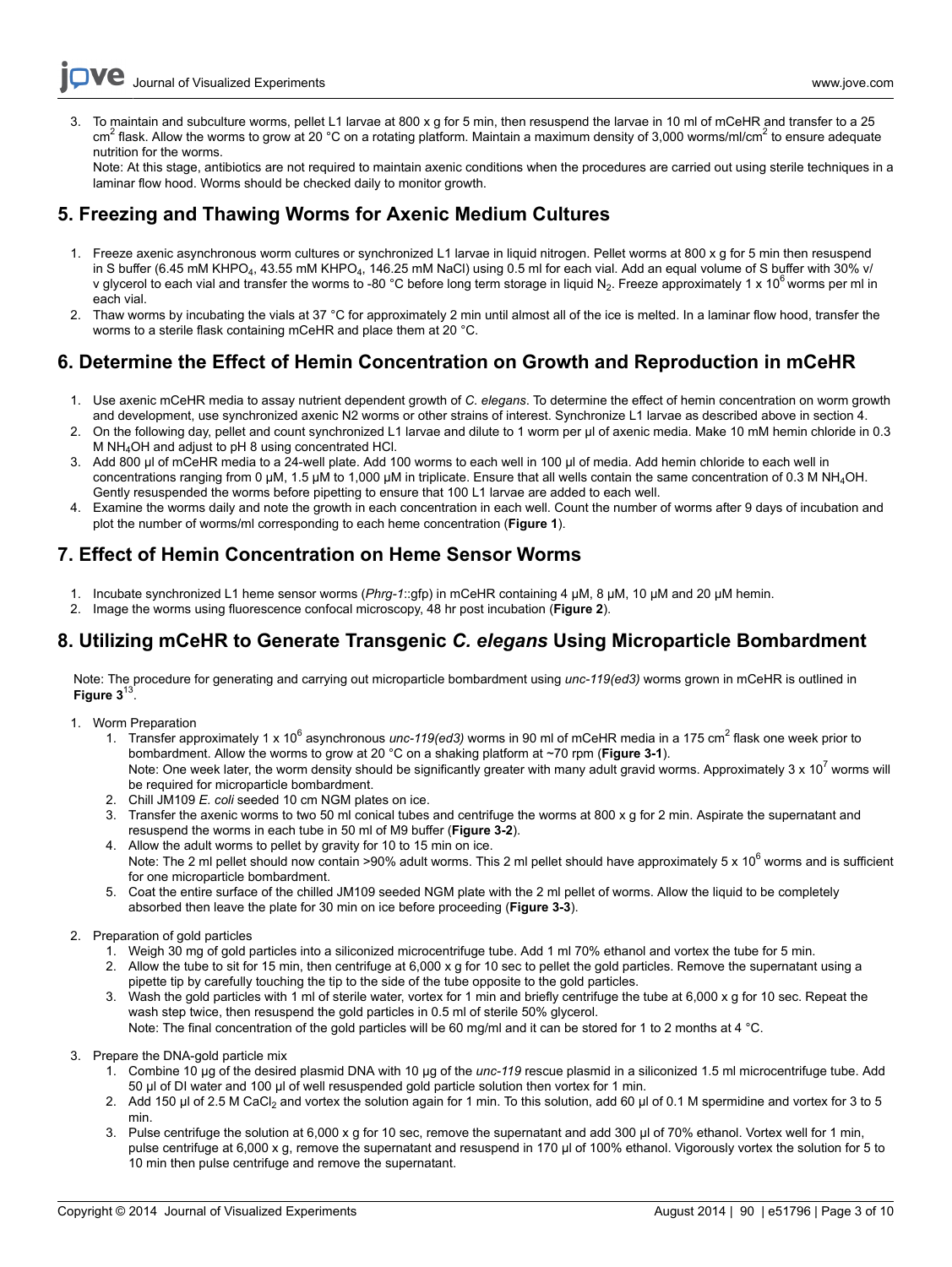#### 4. Bombardment (**Figure 3-3**)

Note: This protocol is carried out with the particle delivery system specified in the Table of Materials/Equipment. Follow the instructions for the particle delivery instrument available.

- 1. Place a sheet of tissue paper into a 15 cm plate. Using tweezers, dip seven macrocarriers individually into 100% ethanol and lay them on the tissue to dry.
- 2. Thoroughly clean the biolistic chamber, macrocarrier holder, and target plate with 70% ethanol. Clean and autoclave the stopping screens before each bombardment procedure.
- 3. Load the macrocarrriers into the holder using tweezers and press into the holder using the seating tool.
- 4. Evenly spread 20 μl of the DNA coated gold particles in the center of each macrocarrier and then allow the solution to dry completely.
- 5. Clean the two parts of the pressure divider with ethanol and assemble with ethanol cleaned rupture disks. Screw the assembled pressure divider and rupture disks into the bombardment chamber.
- 6. Assemble an autoclaved stopping screen with the macrocarrier holder and place the apparatus on to the metal shelf required and lock in place.
- 7. Insert the assembled macrocarrier apparatus into the biolistic chamber in the allotted slot below the pressure divider and align with the pressure divider.
- 8. Tape the open NGM plate with the worms onto the target plate shelf and close the door of the chamber.
- 9. To bombard worms, adjust the pressure to that needed to break the rupture disks. Turn on the vacuum to 28 inches of Hg pressure, then press the fire button until the disks rupture.
- 10. Release the vacuum and remove the NGM plate from the apparatus. Wash the worms from the plate and redistribute in twenty 10 cm NGM plates seeded with JM109 *E. coli* (**Figure 3-4**).
- 11. Allow the worms to grow for 10 to 14 days at 25 °C and starve the plates. Worms rescued from the *unc-119* defect will have normal movement and can be identified at this time. Pick at least 10 "wildtype" worms from separate plates for further analysis as these represent independent transgenic lines (**Figure 3-5**).

## **Representative Results**

Culturing *C. elegans* in axenic liquid medium aids in the determination of nutrients that are required by worms, without interference from secondary metabolites produced by *E. coli*. Wildtype N2 worms acclimatize to mCeHR media within three generations and show growth comparable to worms grown on NGM bacterial plates. Indeed, these worms become gravid within 4 days as compared with 3.5 days for worms grown on OP50 bacteria.

One advantage of using mCeHR was seen in studies that examined the exact nutrient requirement of these worms<sup>14</sup>. In **Figure 1** worms were grown in mCeHR supplemented with increasing amounts of heme, up to 1 mM. Observations of these worms showed a distinct delay in growth at heme concentrations below 4 μM, with worms developing to the L4 larval stage but unable to progress to the gravid stage after nine days in mCeHR. At concentrations of 10 μM and 20 μM heme the worms develop to the gravid stage in 4 days and produce large number of progeny. A maximum number of progeny was seen when worms were grown in mCeHR containing 20 μM heme. Worms continued to develop and produce progeny at 100 μM and 500 μM heme. However, the number of larval progeny significantly declined in comparison to worms grown at the optimal heme concentration of 20 μM heme. Heme concentrations at or above 800 μM resulted in stunted, sickly worms at the L3 larval stage, which indicated that these heme concentrations were toxic to the worms.

In addition to determining the optimal heme concentration and the effect of heme deprivation and heme toxicity on *C. elegans* growth, heme reporter strains could be utilized to indirectly assess the heme status of the worm within a smaller concentration range. The IQ6011 worm is a transgenic worm that expresses a heme responsive transcriptional reporter, P*hrg-1*::GFP, that inversely expresses GFP in response to environmental heme concentrations. When this worm is exposed to low environmental heme in mCeHR, GFP is highly expressed. This response is reversed under heme replete conditions, as seen in **Figure 2**. GFP expression is repressed at 20 μM heme and increases as the heme concentration is decreased. The incremental changes in heme concentration can be accurately correlated with gene response and expression in mCeHR media.

In addition to being able to carefully control nutrient concentrations provided to the worm, mCeHR axenic media allows for the efficient growth of a large number of synchronized worms. This feature can be exploited for microparticle bombardment (**Figure 3**). Using this procedure at least one integrated line have been developed from every microparticle bombardment carried out (**Table 2**).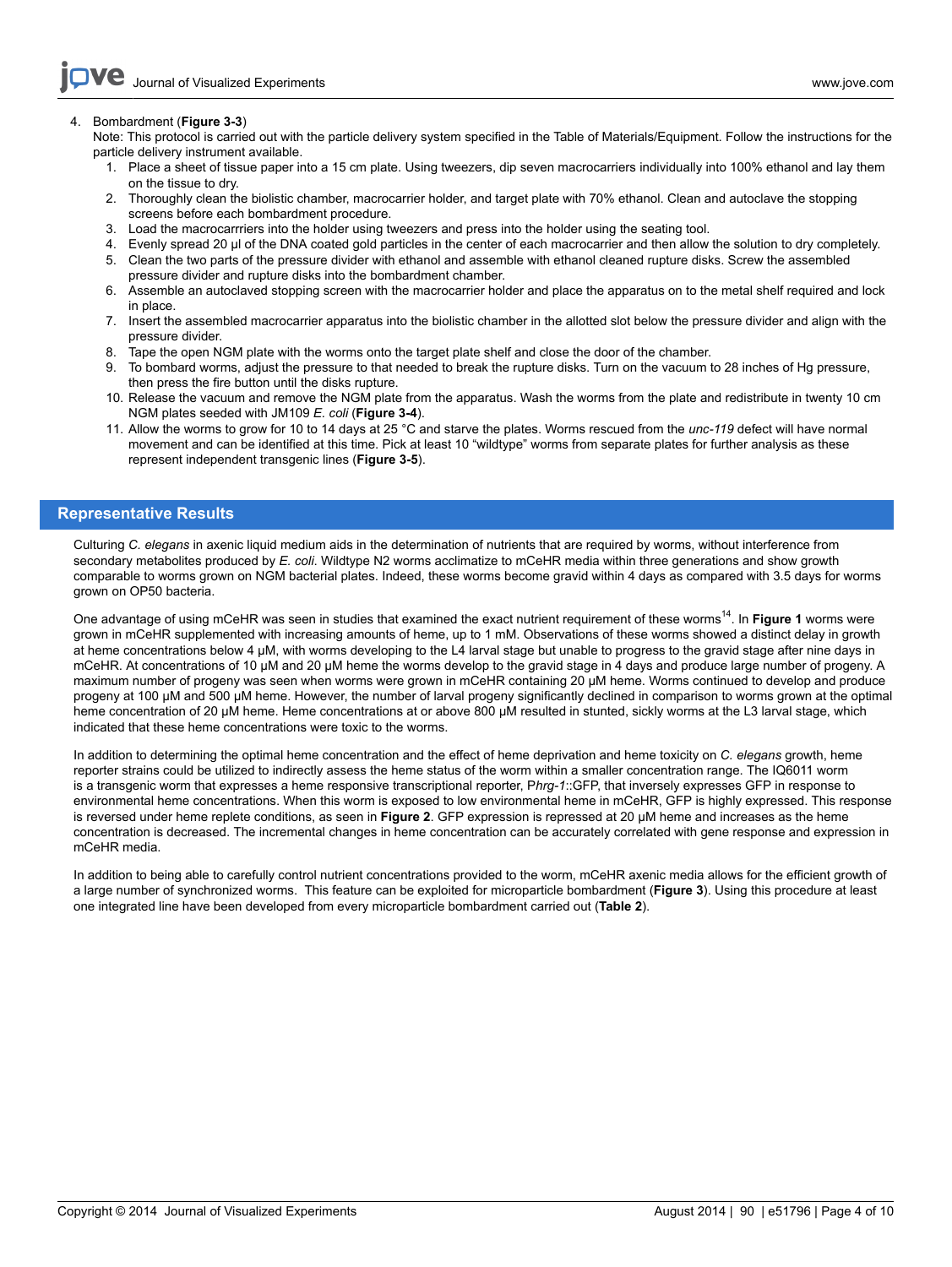

**Figure 1.** *C. elegans* **heme growth curve.** Worms were grown in a range of heme concentrations from 0 μM to 1,000 μM in mCeHR for 9 days. The number of worms in each concentration was counted and plotted. At 1.5 μM heme concentrations worms were L4 and unable to further develop. At 800 μM heme the worms were stunted at L2-L3 stages and showed effects of heme toxicity.



# <u>Heme (μ</u>M)

**Figure 2. Response of heme sensor (***Phrg-1::GFP)* **strain to different heme concentrations in mCeHR.** Synchronized transgenic *C. elegans* expressing *hrg-1::GFP* were grown in mCeHR media supplemented with 4, 8, 10, or 20 µM heme for 48 hr. Images were taken with a Zeiss LSM 710 confocal microscope. Scale bar is 100 µm. [Please click here to view a larger version of this figure.](https://www.jove.com/files/ftp_upload/51796/51796fig2highres.jpg)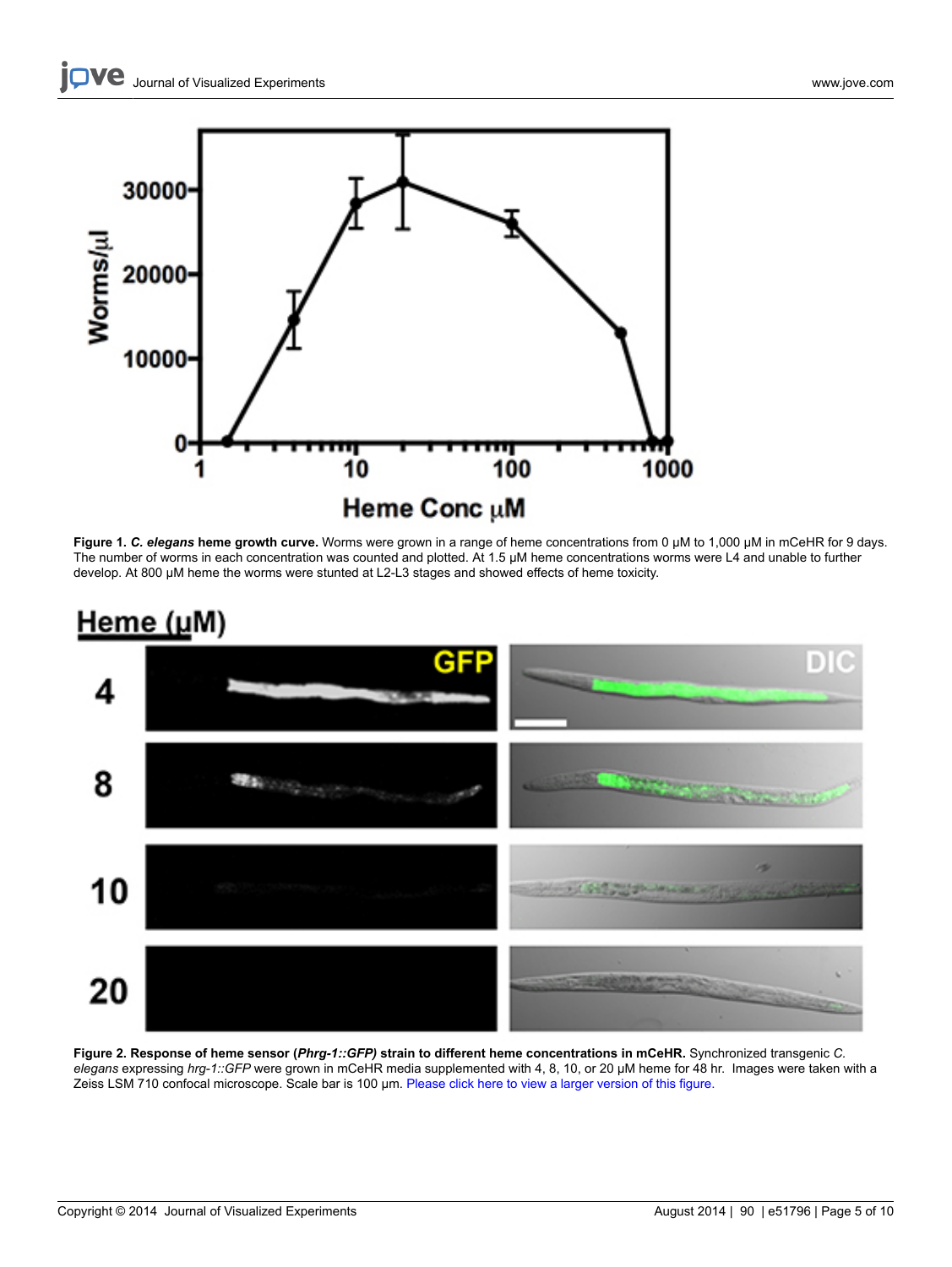

**Figure 3. Schematic of microparticle bombardment in** *C. elegans* **using** *unc-119* **worms grown in mCeHR.** (**1**) Approximately 3 x 10<sup>7</sup> *unc-119(ed3)* worms are grown in 90 ml mCeHR media. (**2**) Gravids were allowed to settle on ice for 10-15 min in 50 ml conical tubes. (**3**) A 2 ml pellet of approximately 5 x 10<sup>6</sup> gravid worms was spread evenly onto an unseeded NGM plate. The worms were bombarded with 12 μg of plasmid of interest and 6 μg of *unc-119* rescue plasmid complexed to gold particles. (**4**) The bombarded worms were split onto twenty 10 cm plates seeded with the *E. coli* strain JM109. (**5**) After 2 weeks incubation at 25 °C, plates with wild type worms were selected for analysis of transgene expression strength and segregation rates.

| Table 1A                                                                                                                                          |                 |  |  |  |
|---------------------------------------------------------------------------------------------------------------------------------------------------|-----------------|--|--|--|
| CeHR, 1L                                                                                                                                          |                 |  |  |  |
| Using sterile technique and a 1 L (0.22 µm) vacuum filter unit, filter the following volumes of stock solutions and water in the order described. |                 |  |  |  |
| Choline diacid citrate                                                                                                                            | 10 <sub>m</sub> |  |  |  |
| Vitamin and growth factor mix                                                                                                                     | 10 <sub>m</sub> |  |  |  |
| myo-Inositol                                                                                                                                      | 10 <sub>m</sub> |  |  |  |
| Hemin chloride                                                                                                                                    | 10 <sub>m</sub> |  |  |  |
| Deionized water                                                                                                                                   | 250 ml          |  |  |  |
| Nucleic acid mix                                                                                                                                  | 20 ml           |  |  |  |
| <b>Mineral Mix</b>                                                                                                                                | 100 ml          |  |  |  |
| Lactalbumin hydrolysate                                                                                                                           | 20 ml           |  |  |  |
| <b>Essential Amino Acid Mix</b>                                                                                                                   | 20 ml           |  |  |  |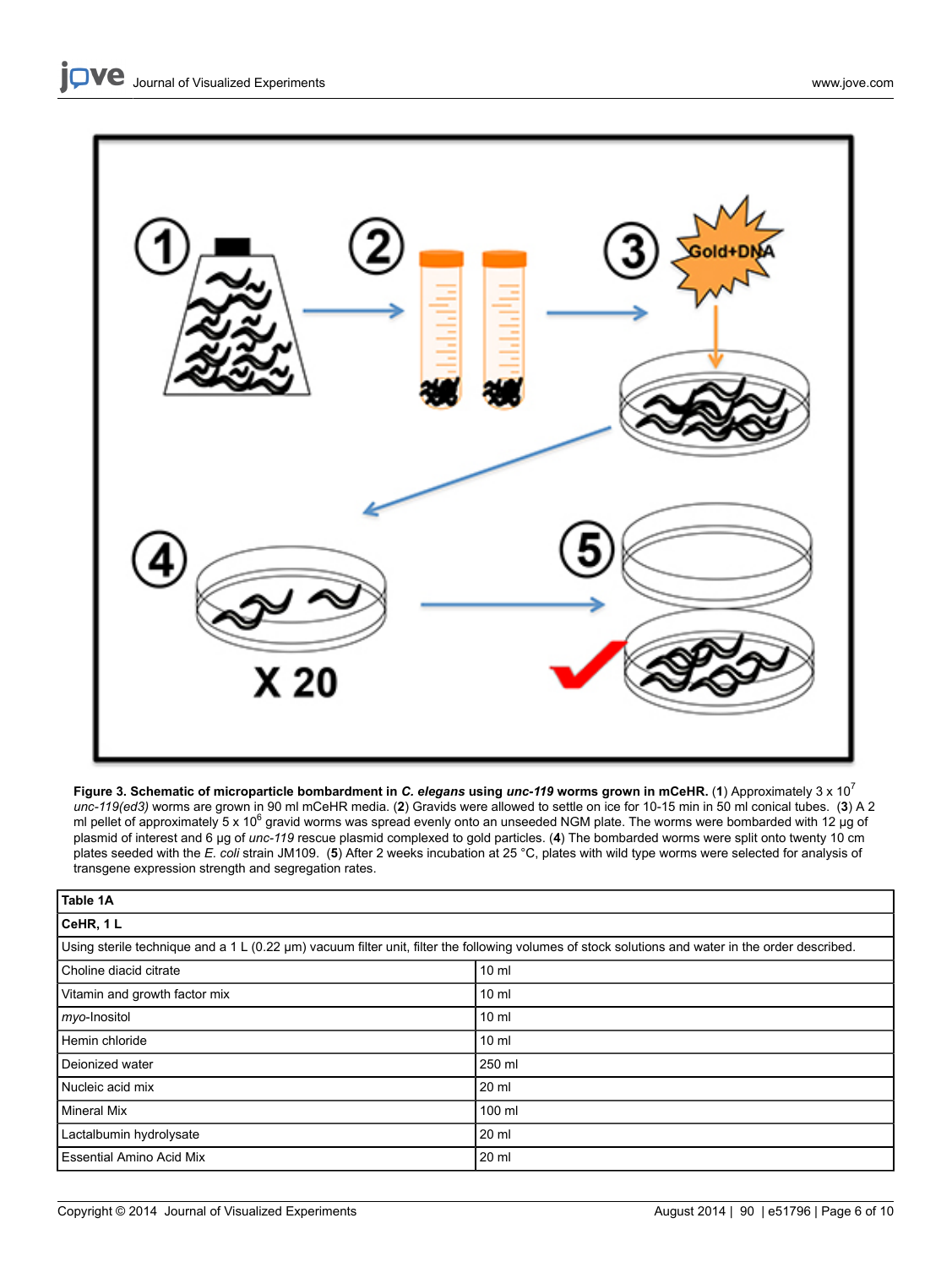| Non-essential Amino Acid Mix                                                                                                                                                                | $10 \mathrm{m}$   |  |  |  |
|---------------------------------------------------------------------------------------------------------------------------------------------------------------------------------------------|-------------------|--|--|--|
| $KH_2PO_4$                                                                                                                                                                                  | 20 ml             |  |  |  |
| D-Glucose                                                                                                                                                                                   | 50 ml             |  |  |  |
| HEPES, sodium salt                                                                                                                                                                          | $10 \mathrm{m}$   |  |  |  |
| Deionized water                                                                                                                                                                             | 250 ml            |  |  |  |
| Volume will be 800 ml at this point<br>Remove filter unit from vacuum then add:                                                                                                             |                   |  |  |  |
| Cholesterol                                                                                                                                                                                 | 1 <sub>m</sub>    |  |  |  |
| Ultra-pasteurized skim milk                                                                                                                                                                 | 200 ml            |  |  |  |
| Table 1B                                                                                                                                                                                    |                   |  |  |  |
| Vitamin and growth factor mix, 100 ml                                                                                                                                                       |                   |  |  |  |
| Solution 1: To 60 ml of water add:                                                                                                                                                          |                   |  |  |  |
| N-acetyl-α-D-glucosamine                                                                                                                                                                    | 0.15 <sub>g</sub> |  |  |  |
| DL-alanine                                                                                                                                                                                  | 0.15 <sub>g</sub> |  |  |  |
| Nicotinamide                                                                                                                                                                                | $0.075$ g         |  |  |  |
| D-pantethine                                                                                                                                                                                | $0.0375$ g        |  |  |  |
| DL-pantothenic acid, hemi calcium salt                                                                                                                                                      | 0.075g            |  |  |  |
| Folic acid                                                                                                                                                                                  | 0.075g            |  |  |  |
| Pyridoxamine 2HCl                                                                                                                                                                           | 0.0375 g          |  |  |  |
| Pyridoxine HCI                                                                                                                                                                              | 0.075g            |  |  |  |
| Flavin mononucleotide, sodium salt                                                                                                                                                          | $0.075$ g         |  |  |  |
| Thiamine hydrochloride                                                                                                                                                                      | 0.075g            |  |  |  |
| Solution 2: Prepare the following chemicals in 5 ml 1 N KOH:                                                                                                                                |                   |  |  |  |
| p-aminobenzoic acid                                                                                                                                                                         | $0.075$ g         |  |  |  |
| D-biotin                                                                                                                                                                                    | $0.0375$ g        |  |  |  |
| Cyanocobalamin (B12)                                                                                                                                                                        | 0.0375g           |  |  |  |
| Folinic acid, calcium salt                                                                                                                                                                  | $0.0375$ g        |  |  |  |
| Nicotinic acid                                                                                                                                                                              | 0.075g            |  |  |  |
| Pyridoxal 5-phosphate                                                                                                                                                                       | 0.0375 g          |  |  |  |
| <b>Solution 3:</b> 0.0375 g $(\pm)$ $\alpha$ -L-lipoic acid, oxidized form in 1 ml ethanol:                                                                                                 |                   |  |  |  |
| Combine solutions 1, 2, and 3 and bring the final volume to 100 ml. Store in dark at 4 °C or freeze aliquots at -20 °C.<br>Make small volumes of stocks for this mix so it is used quickly. |                   |  |  |  |
| Table 1C                                                                                                                                                                                    |                   |  |  |  |
| Nucleic acid mix, 100 ml                                                                                                                                                                    |                   |  |  |  |
| To 60 ml of water add:                                                                                                                                                                      |                   |  |  |  |
| Adenosine 5' -monophosphate, sodium salt                                                                                                                                                    | 1.74g             |  |  |  |
| Cytidine 5' -phosphate                                                                                                                                                                      | 1.84 g            |  |  |  |
| Guanosine 2' - and 3' -monophosphate                                                                                                                                                        | 1.82 <sub>g</sub> |  |  |  |
| OR                                                                                                                                                                                          |                   |  |  |  |
| Guanosine 5' -phosphate                                                                                                                                                                     | 2.04 <sub>g</sub> |  |  |  |
| Uridine 5'-phosphate, disodium salt                                                                                                                                                         | 1.84 $g$          |  |  |  |
| Thymine (add last)                                                                                                                                                                          | 0.63 <sub>g</sub> |  |  |  |
| Bring solution to 100 ml and store in the dark at 4 °C or freeze aliquots at -20 °C.<br>Make small volumes of stocks for this mix so it is used quickly.                                    |                   |  |  |  |
| Table 1D                                                                                                                                                                                    |                   |  |  |  |
| Mineral Mix, 1 L                                                                                                                                                                            |                   |  |  |  |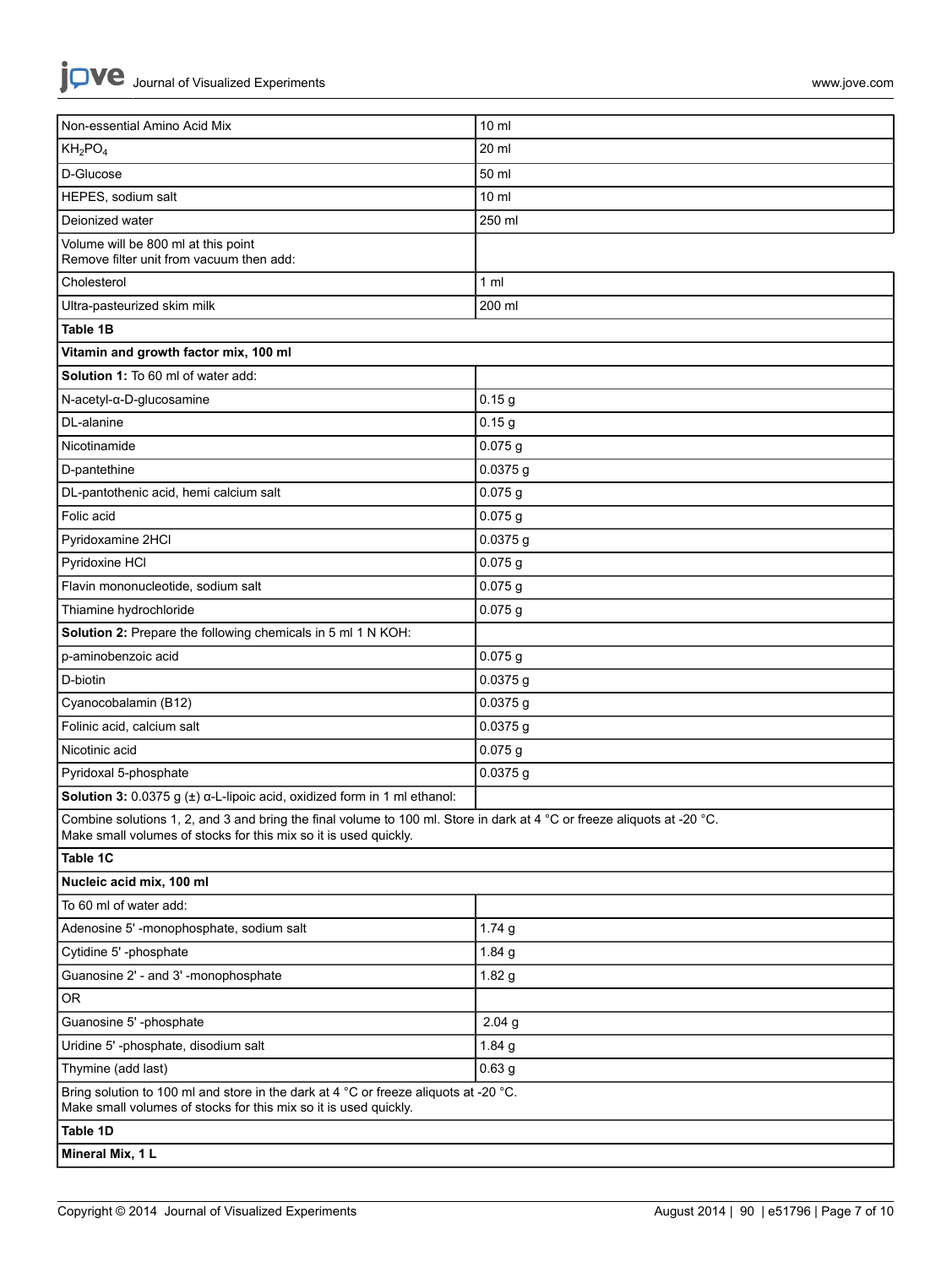|  | Journal of Visualized Experiments |
|--|-----------------------------------|
|  |                                   |

**iove** 

| MgCl <sub>2</sub> •6H <sub>2</sub> O                             | 4.1 g                     |  |  |  |
|------------------------------------------------------------------|---------------------------|--|--|--|
| Sodium citrate                                                   | 2.9 <sub>g</sub>          |  |  |  |
| Potassium citrate monohydrate                                    | 4.9 g                     |  |  |  |
| CuCl <sub>2</sub> •2H <sub>2</sub> O                             | 0.07 <sub>g</sub>         |  |  |  |
| MnCl <sub>2</sub> •4H <sub>2</sub> O                             | 0.2 <sub>g</sub>          |  |  |  |
| ZnCl <sub>2</sub>                                                | 0.1 <sub>g</sub>          |  |  |  |
| $Fe(NH_4)_2(SO_4)_2 \cdot 6H_2O$                                 | 0.6 <sub>g</sub>          |  |  |  |
| CaCl <sub>2</sub> ·2H <sub>2</sub> O (always add last)           | 0.2 <sub>g</sub>          |  |  |  |
| Make small volumes of stocks for this mix so it is used quickly. |                           |  |  |  |
| Table 1E                                                         |                           |  |  |  |
| <b>Other Components</b>                                          |                           |  |  |  |
| $KH_2PO_4$                                                       | 450 mM                    |  |  |  |
| Choline di-acid citrate                                          | $2 \text{ mM}$            |  |  |  |
| myo-Inositol                                                     | 2.4 mM                    |  |  |  |
| D-Glucose                                                        | 1.45 M                    |  |  |  |
| Hemin chloride                                                   | 2 mM in 0.1 N NaOH pH 8.0 |  |  |  |
| HEPES, sodium salt                                               | 1 M stock solution        |  |  |  |
| Cholesterol                                                      | 5 mg/ml in ethanol        |  |  |  |
| Lactalbumin enzymatic hydrolysate                                | 170 mg/ml                 |  |  |  |
| Table 1F                                                         |                           |  |  |  |
| M9 Buffer, 1 L                                                   |                           |  |  |  |
| $KH_2PO_4$                                                       | 3 <sub>g</sub>            |  |  |  |
| Na <sub>2</sub> HPO <sub>4</sub>                                 | 6 g                       |  |  |  |
| NaCl                                                             | 5 <sub>g</sub>            |  |  |  |
| H <sub>2</sub> O                                                 | 1 <sub>L</sub>            |  |  |  |
| Autoclave 30 min                                                 |                           |  |  |  |
| 1 M MgSO <sub>4</sub> (sterile)                                  | 1 <sub>m</sub>            |  |  |  |

**Table 1. Recipes for components of mCeHR and mCeHR.**

| Bombardment | Lines with wild type rescue | Lines with rescue / transgene | Stable lines |
|-------------|-----------------------------|-------------------------------|--------------|
|             |                             |                               |              |
|             |                             |                               |              |
|             |                             |                               |              |
|             |                             |                               |              |
|             |                             |                               |              |
| Average     | 4.8                         | 3.2                           |              |

**Table 2. Average number of transgenic** *C. elegans* **generated using microparticle bombardment.**

#### **Discussion**

In this protocol we present a modified axenic liquid media mCeHR that allows for rapid *C. elegans* generation with production of a large number of worms. This media shows several advantages as the worms are grown without contaminating *E. coli* or bacterial byproducts and can be exploited in nutritional and toxicological studies. The use of *E. coli* or other bacteria in such studies has several drawbacks. For example, the growth of the bacteria can change under various conditions and the bacteria may metabolize molecules that are being assayed, confounding the interpretation of results. Therefore, the development of a defined medium to perform these studies is highly advantageous.

Although *C. elegans* have been grown in liquid media in previous studies<sup>15</sup>, worms grown in the *C. elegans* maintenance medium (CeMM) show a distinct delay in generation times<sup>16</sup>, unlike what we observe in mCeHR medium. Our main goal was to exploit *C. elegans* to study nutrient homeostasis with specific emphasis on heme and metal metabolism. With this in mind, mCeHR and modifications generated by our group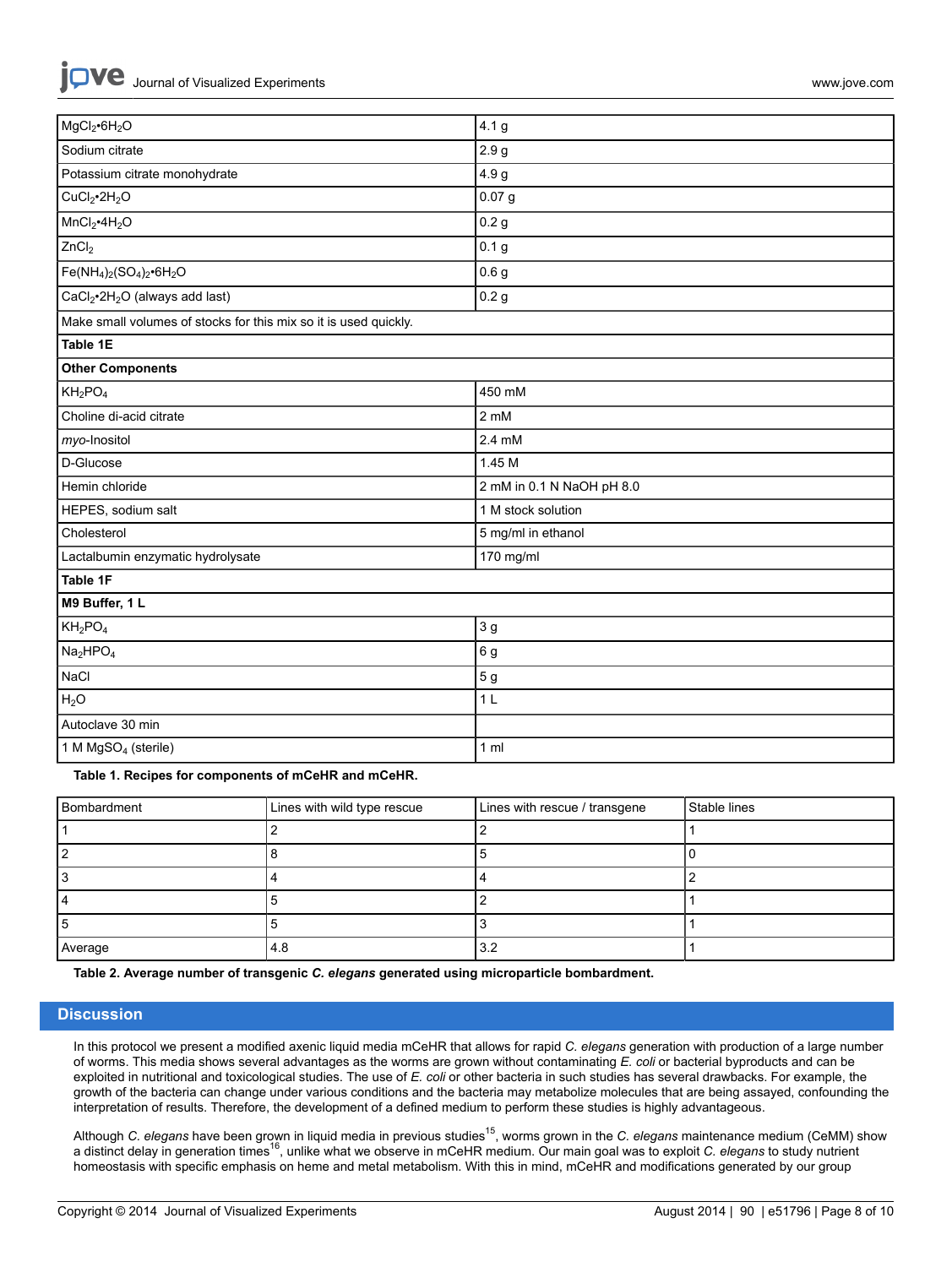**Dve** Journal of Visualized [Experiments](http://www.jove.com) [www.jove.com](http://www.jove.com)

accomplish this goal and has directly led to the identification of a number of genes required for maintaining heme homeostasis in the worm<br>and ultimately in vertebrate model systems<sup>17,18</sup>. Reformulated mCeHR-1 media can a *Panagrellus redivivus, Oscheius myriophila*, and *C. remanei*. In addition low metal formulations mCeHR-2 and mCeHR-3 can be exploited in studies examining heavy metal toxicity and requirements<sup>12</sup> .

Prior to acclimatization, N2 worms exhibit a longer generation time of approximately 7 to 10 days in mCeHR media. As the worms are subcultured, this generation time decreases to 4 days, similar to that of worms grown on OP50 bacteria. However, the generation time may be longer for certain mutant worms, plausibly because of defects in feeding, movement, or specific nutritional requirements.

When using axenic liquid media it is critical that fastidious sterile techniques are utilized. Usually, the use of antibiotics is minimized and eventually eliminated as the worms acclimatize to the medium and the residual bacteria are eliminated. Antibiotics are initially required to ensure that the cultures are axenic when established as it prevents the growth of residual bacteria that can overwhelm the worm cultures. After two successive rounds of bleaching, antibiotics are omitted from the cultures as continual usage of antibiotics only masks poor aseptic techniques that are essential for growing worms axenically*.* Using these techniques in a laminar flow cabinet, the authors have been able to grow the worms axenically without contamination. Additionally, proper storage of the media and components is essential for worm maintenance and growth. The worms should be checked for the rate of growth and subcultured to prevent crowding, which can lead to dauer formation as essential nutrients are depleted. This can be prevented by ensuring that the density of worms does not exceed 3,000 worms/ml/cm<sup>2</sup>. Researchers that are new to growing *C. elegans* axenically can achieve this by checking the worms daily and counting the worms weekly.

*C. elegans* researchers take advantage of its transparent properties by generating transgenic worms expressing fluorescently-tagged markers that allow for visualization of gene expression and protein localization. Utilizing biolistic bombardment allowed for generation of low copy integrants that avoided the issues of extrachromosomal arrays and elevated gene expression noted with transgenics generated using injection<sup>19</sup>. Previously, one drawback of generating transgenics using microparticle bombardment of *C. elegans* was the requirement for egg plate preparation to generate the large number of *unc-119* (ed3) worms necessary for the procedure<sup>20</sup>. Each transformation required 20 egg plates for the number of worms needed. Using axenic mCeHR liquid culture allows more efficient growth and subsequently more worms for bombardments. Additionally, bombardments can be used in conjunction with drug selection to avoid using *unc-119* (*ed3*) worms<sup>2</sup> .

#### **Disclosures**

The authors declare there are no competing financial interests or conflict of interests.

#### **Acknowledgements**

This work was supported by the National Institutes of HealthGrants DK85035 and DK074797 (I.H).

### **References**

- 1. Kamath, R. S., *et al.* Systematic functional analysis of the *Caenorhabditis elegans* genome using RNAi. *Nature.* **421**, 231-237, doi:10.1038/ nature01278 (2003).
- 2. Nass, R., & Blakely, R. D. The *Caenorhabditis elegans* dopaminergic system: opportunities for insights into dopamine transport and neurodegeneration. *Annual review of pharmacology and toxicology.* **43**, 521-544, doi:10.1146/annurev.pharmtox.43.100901.135934 (2003).
- 3. Lapierre, L. R., & Hansen, M. Lessons from *C. elegans*: signaling pathways for longevity. *Trends in endocrinology and metabolism: TEM.* **23**, 637-644 (2012).
- 4. Kenyon, C. The plasticity of aging: insights from long-lived mutants. *Cell.* **120**, 449-460, doi:10.1016/j.cell.2005.02.002 (2005).
- 5. Vanfleteren, J. R., & Braeckman, B. P. Mechanisms of life span determination in *Caenorhabditis elegans*. *Neurobiology of aging.* **20**, 487-502 (1999).
- 6. Poole, R. J., Bashllari, E., Cochella, L., Flowers, E. B., & Hobert, O. A Genome-Wide RNAi Screen for Factors Involved in Neuronal Specification in *Caenorhabditis elegans*. *PLoS genetics.* **7**, e1002109, doi:10.1371/journal.pgen.1002109 (2011).
- 7. Stiernagle, T. Maintenance of *C. elegans*. *WormBook : the online review of C. elegans biology.* 1-11, doi:10.1895/wormbook.1.101.1 (2006).
- 8. Win, M. T., *et al.* Validated Liquid Culture Monitoring System for Lifespan Extension of *Caenorhabditis elegans* through Genetic and Dietary Manipulations. *Aging and disease.* **4**, 178-185 (2013).
- 9. Clegg, E.D., LaPenotiere, H. F., French, D.Y., Szilagyi, M. Use of CeHR Axenic Medium for Exposure and Gene Expression Studies. *East Coast Worm Meeting.* (2002).
- 10. Severance, S., *et al.* Genome-wide analysis reveals novel genes essential for heme homeostasis in *Caenorhabditis elegans*. *PLoS genetics.* **6**, e1001044, doi:10.1371/journal.pgen.1001044 (2010).
- 11. Rajagopal, A., *et al.* Haem homeostasis is regulated by the conserved and concerted functions of HRG-1 proteins. *Nature.* **453**, 1127-1131, doi:10.1038/nature06934 (2008).
- 12. Nass, R., & Hamza, I. The nematode *C. elegans* as an animal model to explore toxicology *in vivo*: solid and axenic growth culture conditions and compound exposure parameters. *Current protocols in toxicology / editorial board, Mahin D. Maines.* **Chapter 1**, Unit1 9, doi:10.1002/0471140856.tx0109s31 (2007).
- 13. Schweinsberg, P. J., & Grant, B. D. *C. elegans* gene transformation by microparticle bombardment. *WormBook : the online review of C. elegans biology.* 1-10, doi:10.1895/wormbook.1.166.1 (2013).
- 14. Rao, A. U., Carta, L. K., Lesuisse, E., & Hamza, I. Lack of heme synthesis in a free-living eukaryote. *Proceedings of the National Academy of Sciences of the United States of America.* **102**, 4270-4275 (2005).
- 15. Szewczyk, N. J., Kozak, E., & Conley, C. A. Chemically defined medium and *Caenorhabditis elegans*. *BMC biotechnology.* **3**, 19, doi:10.1186/1472-6750-3-19 (2003).